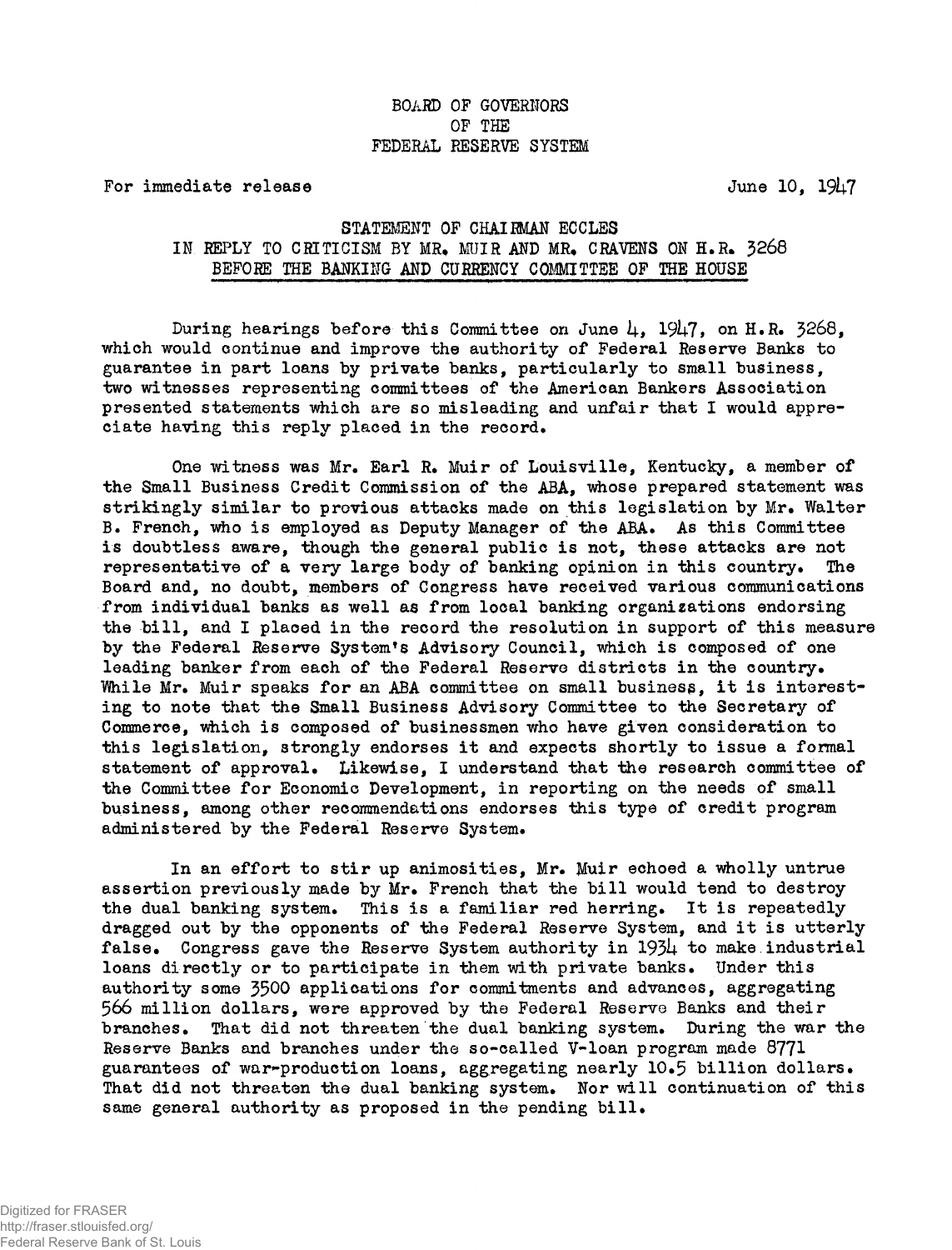Mr. Muir stated that the dual banking system had more than once been under attack by me. That is absolutely untrue. I am and have long been in favor of wider membership in the Federal Reserve System. I have urged unification in that sense and only in that sense. This does not mean doing away with State chartering or the State banking authorities, with whom the Federal Reserve System has long worked very closely. We have in the Federal Reserve System nearly 2000 State member banks having aggregate deposits of  $\mu$ 0 billion dollars, or approximately two-thirds of the total deposits of all State commercial banks. It is preposterous to contend that continuance of this guarantee authority can or would affect in any way the established dual banking system in this country or that the Reserve Board or the Reserve Banks have any such purpose in mind in this or any other legislation.

You will recall that when the legislation was passed by Congress creating the Federal Deposit Insurance Corporation it required that all insured banks were to become members of the Federal Reserve System. Senator Glass' support of this legislation was predicated on that requirement. Opponents of the Reserve System were successful later on in getting this removed from the law as a requirement and this, in my opinion, was a backward step. The point is, however, that the charge of Reserve System hostility to the dual banking system is baseless and contradicted by the facts.

Mr. Muir likewise echoed Mr. French's fears that the Reserve Banks would approve unsound loans. As I stated recently in a letter answering Mr. French;

"Such assertions impugn the judgment and good faith not only of the Reserve Board but of the officers and staffs of the Reserve Banks and branches who have had responsibility for the 11 billions of similar credit operations in the past and who would have the responsibility for them in the future. The interest and fees collected in connection with the 566 million dollars of operations under 13b exceeded all expenses and losses entailed. Likewise, interest and fees collected in connection with nearly 10.5 billion dollars of credit operations under the V-loan program were sufficient to cover all expenses and losses and to result in a substantial profit. This is hardly a record of 'loose lending'."

Mr. Muir professes to be very solicitous of the interests of small business, but appears to be unaware of the fact that it is the smaller concerns which are greatly handicapped in obtaining needed financing because they cannot go to the capital markets, as can the big companies, and frequently the local banks do not feel that they can extend long-term credits up to 10 years, which this bill would enable them to do by authorizing the Reserve Banks, for a fee, to guarantee a percentage of the risk.

Congress ham recognized the importance of the smaller business enterprises in this country and has sought to help and encourage them. This is one practical and tested way of helping. The service would be available to all banks, State or national, member or nonmember, without discrimination, just as was the case in the System's thirteen years of experience with 13b and later with V loans.